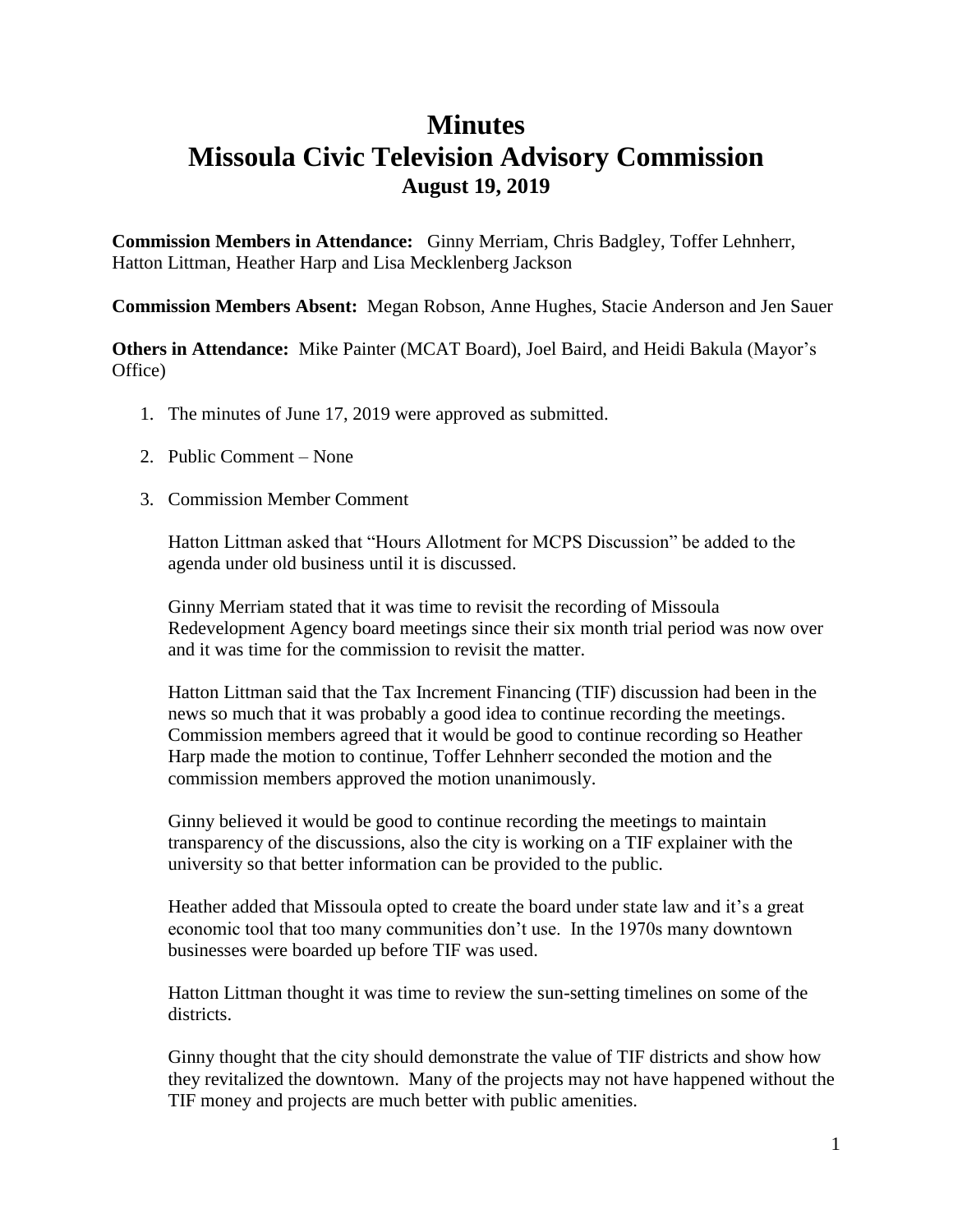- 4. Old/Continuing Business
	- a. Review current programming schedule that has been recorded/is being recorded

Old

See attached list for previous programming

New/Proposed Ideas -Interview the four new principals at MCPS -Candidate forums for new/old ward candidates -Clarification of election location changes for primary election -Pertussis explainer video if there is an outbreak at MCPS -Fall sports

- 5. New Business
	- a. Approve Annual MCAT Report This item was not discussed and is held on the agenda.
	- b. Urban Growth Commission (UGC) Request Ginny Merriam

Ginny Merriam explained that the commission asked for hours so their quarterly meetings could be recorded by MCAT. They would need a total of eight hours per year for their meetings.

UGC is a joint city/county board that was established in 2013. The board was established by interlocal agreement and it is a way for city/county leaders to jointly guide growth.

Hatton Littman made the motion to allow the UGC to have eight hours per year for their meetings and Chris Badgley seconded the motion. The motion carried unanimously.

Respectfully submitted, Heidi Bakula Executive Assistant